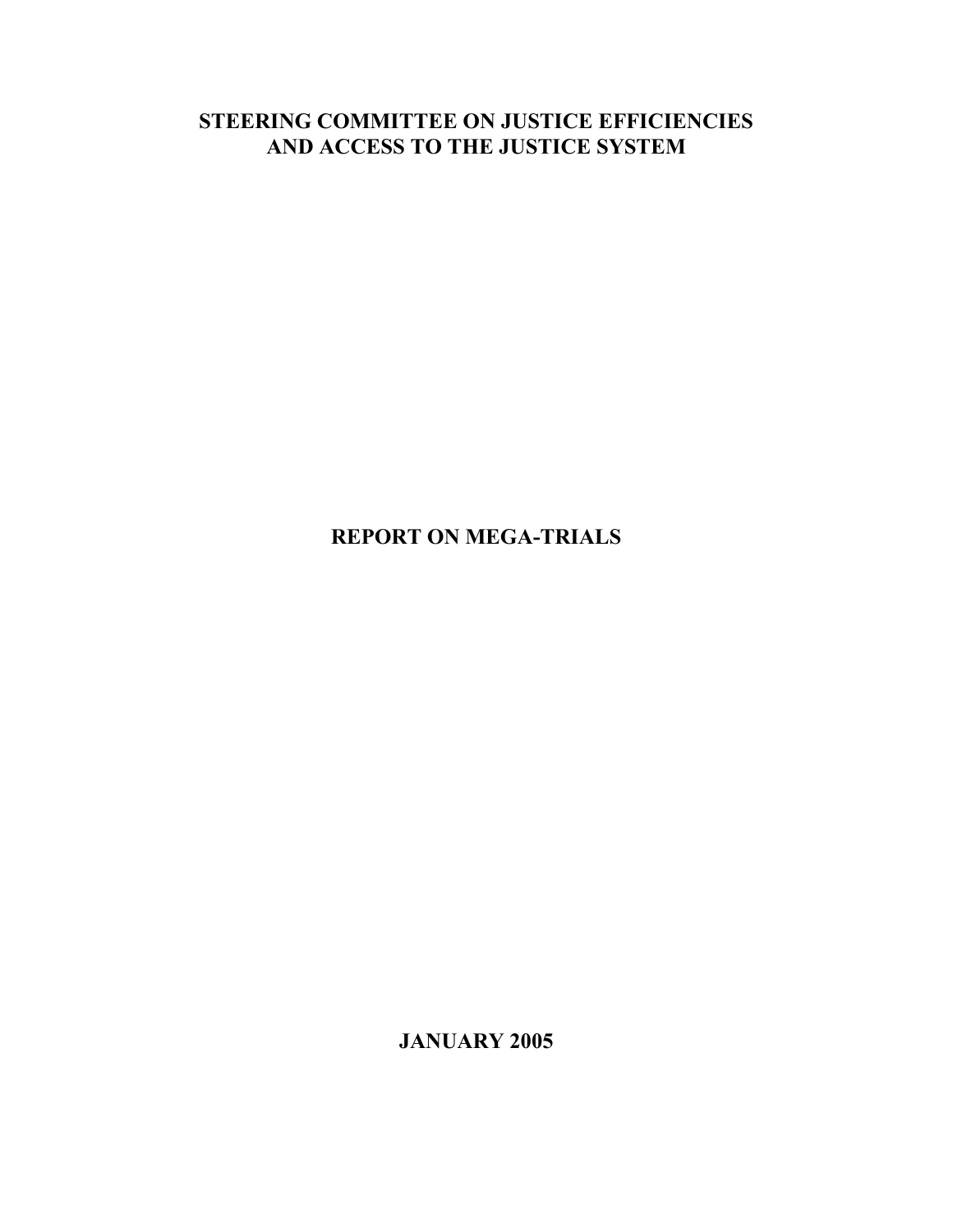## **TABLE OF CONTENTS**

| 2.1 Recommendations of the Federal-Provincial-Territorial Heads of Prosecutions Committee |  |
|-------------------------------------------------------------------------------------------|--|
|                                                                                           |  |
|                                                                                           |  |
|                                                                                           |  |
|                                                                                           |  |
|                                                                                           |  |
| 4.2.1 Role of the Management Judge before the Evidence is Heard before the Jury 3         |  |
| 4.2.2 Common Hearing of Related Preliminary Motions Involving the Same Evidence in        |  |
|                                                                                           |  |
|                                                                                           |  |
| 4.2.5 Effect of the Exceptional Trial Procedure on Compensation Provided by the State 6   |  |
| 4.2.6 Role of the Management Judge during the Hearing of Evidence before a Jury7          |  |
|                                                                                           |  |
|                                                                                           |  |
|                                                                                           |  |
|                                                                                           |  |
|                                                                                           |  |
|                                                                                           |  |
|                                                                                           |  |
|                                                                                           |  |
| 6. OTHER RECOMMENDATIONS OF THE STEERING COMMITTEE11                                      |  |
|                                                                                           |  |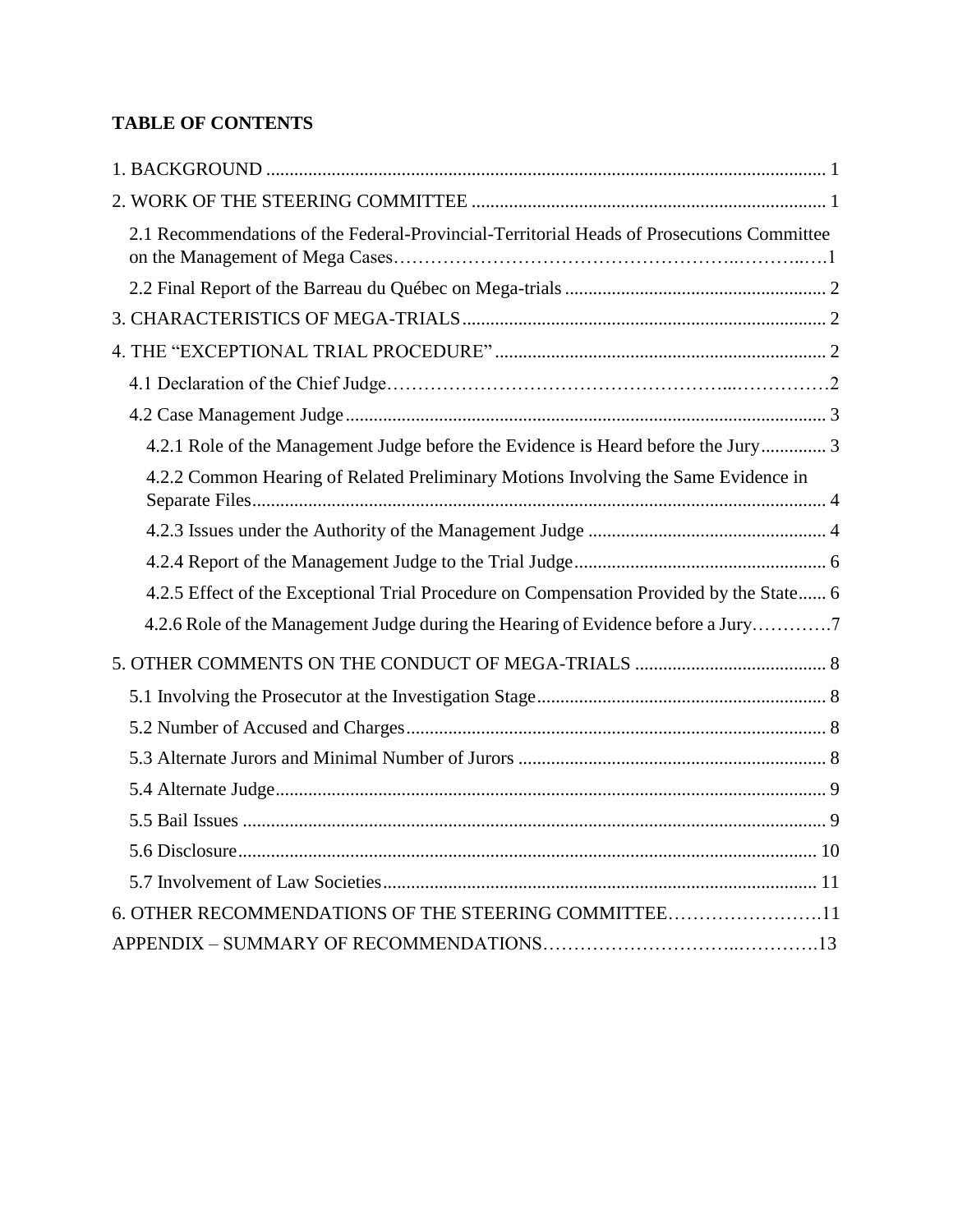#### <span id="page-2-0"></span>**1. BACKGROUND**

At their meeting in Charlevoix (September 30 and October 1, 2003), Federal-Provincial-Territorial (FPT) Ministers Responsible for Justice endorsed the creation of a Steering Committee on Justice Efficiencies and Access to the Justice System (Steering Committee), which brings together a number of stakeholders including the Bench and the Private Bar.

At the Steering Committee's first meeting on December 8, 2003, the search for practical and lasting solutions to improve the conduct of "mega-trials" was identified as a priority for the Steering Committee. The Steering Committee established the Subcommittee on Mega-Trials (Subcommittee), made up of five of its members, which it mandated to examine the issue and submit a report.

During their meeting in Ottawa in January 2004, FPT Deputy Ministers Responsible for Justice welcomed the recommendations of the FPT Heads of Prosecutions Committee on the management of mega-cases. They referred these recommendations to the Steering Committee for immediate review by the Subcommittee.

The Subcommittee submitted a progress report to the Steering Committee on March 15, 2004. It submitted its final report to the Steering Committee on June 15, 2004, and that report was then discussed among the members of the Steering Committee.

This document reflects the results of those discussions and constitutes the Steering Committee's final report to the FPT Deputy Ministers Responsible for Justice on the issue of mega-trials.

#### <span id="page-2-1"></span>**2. WORK OF THE STEERING COMMITTEE**

The work of the Steering Committee benefited from two recent documents providing the distinct perspectives of the following organizations: the FPT Heads of Prosecutions Committee and the Barreau du Québec.

#### **2.1 Recommendations of the Federal-Provincial-Territorial Heads of Prosecutions Committee on the Management of Mega-cases**

The Recommendations of the FPT Heads of Prosecutions Committee provided a very valuable contribution to the work of the Steering Committee. These recommendations deal in particular with the improvements that can be made at various stages of the conduct of a mega-case, from the investigation to the trial. They discuss in a concise and thoughtful manner the important problems encountered. The Steering Committee found them to be very comprehensive and they led to fruitful discussions among the Steering Committee members. Moreover, the Steering Committee notes that many of the recommendations of the FPT Heads of Prosecutions Committee are akin to the Steering Committee's proposal regarding the "exceptional trial procedure" detailed below.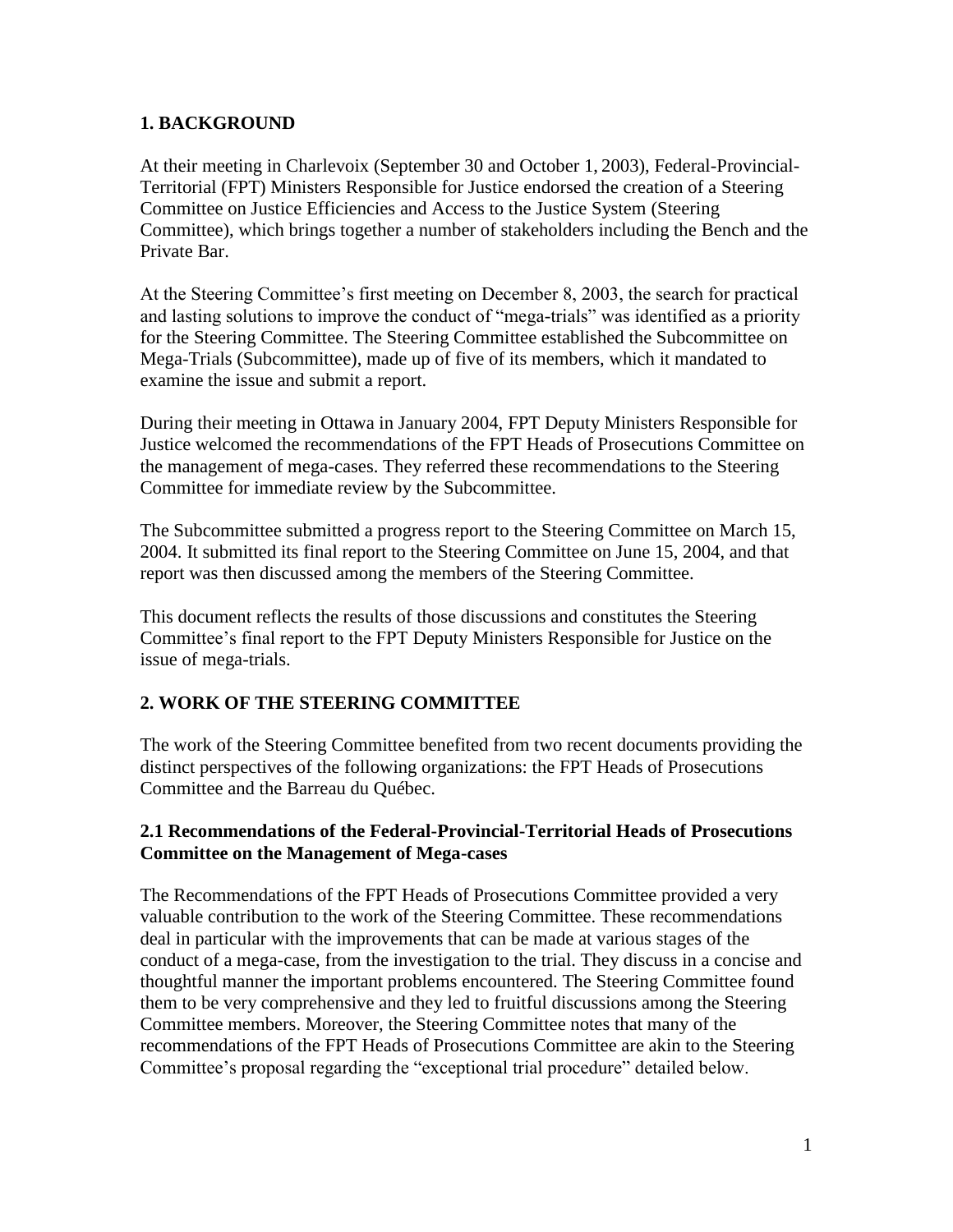#### <span id="page-3-0"></span>**2.2 Final Report of the Barreau du Québec on Mega-trials**

The Final Report of the Barreau du Québec on mega-trials, prepared by the Ad Hoc Committee on Mega-Trials of the Criminal Law Committee, was published in February 2004.

The Steering Committee notes that the Final Report of the Barreau is an insightful document that complements the recommendations of the FPT Heads of Prosecutions Committee very well by offering a description of the characteristics as well as examining the advantages and the disadvantages of mega-trials. The Barreau also proposes many solutions to improve the conduct of this type of trial. Many of these proposals are similar to or compatible with the "exceptional trial procedure" proposed by the Steering Committee.

## <span id="page-3-1"></span>**3. CHARACTERISTICS OF MEGA-TRIALS**

Although it is impossible to provide an exact definition of the concept of a mega-trial, the Steering Committee agrees that it refers to a trial with such complex evidence or a number of accused such that one or both of these characteristics result in exceptionally long proceedings. The extraordinary length of these proceedings is an essential component of the mega-trial. A short or medium-length trial, even if it had a large number of accused or considerable amount of evidence, would not be called a "megatrial"

The concept of a mega-trial is not limited to jury trials (the "Air India" case being a good example of that).

## <span id="page-3-2"></span>**4. THE "EXCEPTIONAL TRIAL PROCEDURE"**

The fundamental challenges that mega-trials present are based mainly in the difficulties associated with their management. The Steering Committee believes that this type of trial requires special rules of procedure. This report proposes the establishment of a body of procedures applicable exclusively to mega-trials, called the "exceptional trial procedure," the characteristics of which are described below.

#### **4.1 Declaration of the Chief Judge**

 $\overline{a}$ 

When it is possible that a trial could be considered a mega-trial, it is up to the Chief Judge, or any other judge he or she designates,<sup>1</sup> to rule on the status of the case, based *inter alia* on specific non-exhaustive codified criteria (see Recommendation 1 of the Steering Committee).

<sup>&</sup>lt;sup>1</sup> For the purposes of clarity, in this text we will continue to refer to the "chief judge," but it should be kept in mind that this concept refers to the chief judge or to a judge he or she designates for the purposes of the mega-trial declaration.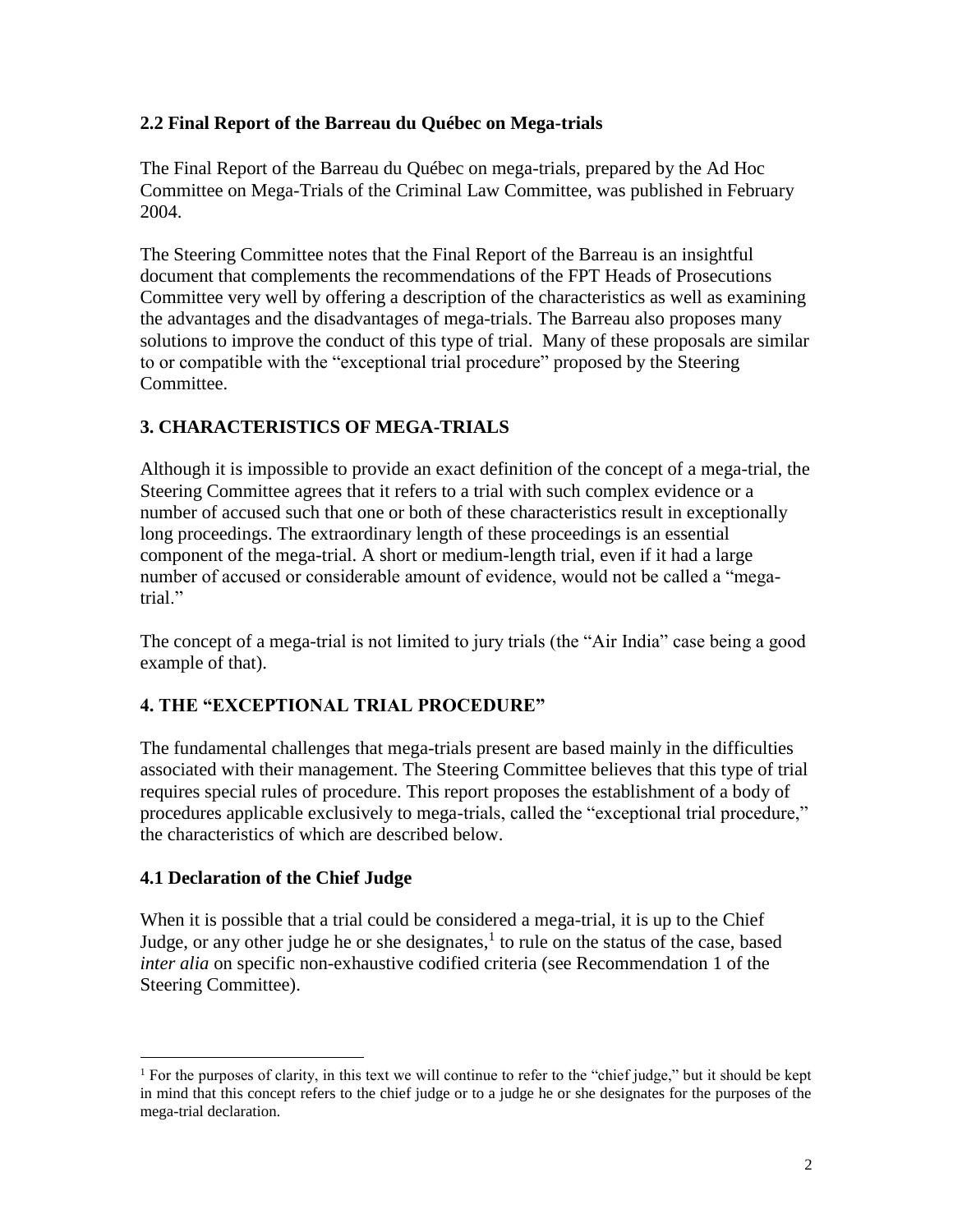The declaration of the chief judge can only be made when the case is at the trial stage and is to be heard before a judge and jury. As the Steering Committee set out specifically to reduce the work and the time required of jurors for mega-trials, it limited its "exceptional trial procedure" proposal to trials before judge and jury. The Steering Committee believes, however, that this procedure offers many advantages, such as common hearing of preliminary motions (described below), that would be just as useful in mega-trials heard before judges sitting alone. The Steering Committee also believes that it may be useful to consider practical and lasting ways to improve the management of preliminary inquiries in mega-cases.

#### **RECOMMENDATION 1: DECLARATION OF THE CHIEF JUDGE**

**The Steering Committee recommends that specific, non-exhaustive guidelines for the chief judge, or any other judge he or she designates, to use in determining whether a file should be considered a "mega-trial" be codified.** 

**These provisions should provide that the chief judge, or any other judge he or she designates, may, of his own motion or at the request of the prosecution or the accused, summon the parties to a hearing on the application of the exceptional procedure for mega-trials. After hearing the arguments and, if necessary, the evidence presented by the parties, the chief judge will determine whether the hearing of this case is likely to be exceptionally long based on the following factors:** 

- **Number of accused;**
- **Number of counts;**
- **Complexity and amount of evidence;**
- **Investigative methods used.**

**In making the determination, the chief judge may also assess, in conjunction with the factors listed above, the availability of resources in the justice system.**

If the chief judge considers the case to be a mega-trial, the judge issues a declaration to that effect, which sets in motion the "exceptional trial procedure." The chief judge then refers the file to the "case management judge" (hereinafter the "management judge") that he or she designates. The Steering Committee does not recommend that the decision of the chief judge be subject to an appeal.

#### <span id="page-4-0"></span>**4.2 Case Management Judge**

#### <span id="page-4-1"></span>**4.2.1 Role of the Management Judge before the Evidence is Heard before the Jury**

The trial is considered to have started when the management judge begins his work. His role is to ensure the case proceeds efficiently and to rule on preliminary issues regarding the admissibility of evidence or otherwise involving the *Canadian Charter of Rights and Freedoms*. The management judge also deals with incidental issues such as bail or state compensation for counsel, jurors or witnesses. He makes sure that the case is quickly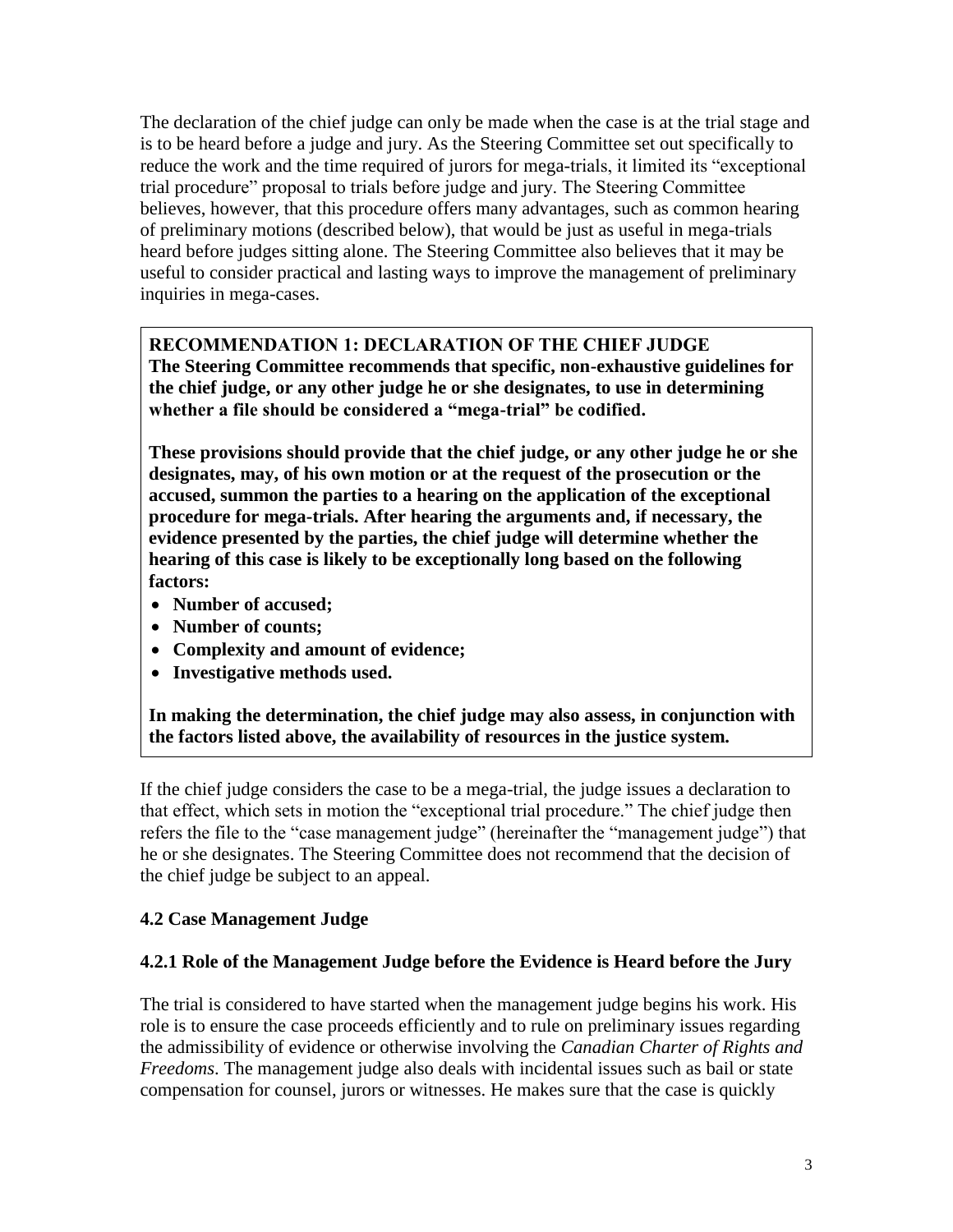ready to proceed before a judge and jury and, to the extent possible, that the presentation of evidence will not be interrupted by the need to rule on latent issues.

Despite his title, the powers of the management judge go far beyond simple management of the case. This judge has the same powers as the trial judge. Thus, the management judge and the trial judge share the work. They have the same status but a different mission in pursuit of the same goal: the efficient, effective and fair conduct of a case.

#### <span id="page-5-0"></span>**4.2.2 Common Hearing of Related Preliminary Motions Involving the Same Evidence in Separate Files**

With a view of limiting the risk of inconsistent rulings, the Steering Committee suggests that all preliminary motions involving the same evidence in separate but related files be joined and heard at the same hearing. For example, this will be used in the case of a challenge to the validity of a search warrant that allowed evidence for several distinct files to be gathered. A single *voir dire* will then be held and all the parties with standing will be invited to participate. Only a party who has made an admission on the given issue can decline.

The decision rendered will be considered *res judicata* in all trials involving the parties to the *voir dire*. It cannot be revisited by trial judges.

## **RECOMMENDATION 2: COMMON HEARING**

**The Steering Committee recommends that provisions be enacted to codify, under the exceptional trial procedure, the common hearing before the management judge of similar preliminary motions involving the same evidence in related files.**

Only if new facts are presented or under exceptional circumstances will the decisions of the management judge be reopened. If this were necessary, the management judge will be responsible for this. If the new facts or exceptional circumstances came to light during the jury trial itself, the trial judge will refer the issue to the management judge, who will in turn invite all the parties that might be affected by the new facts or the exceptional circumstances to participate. If the original decision of the management judge needs to be modified, the new ruling will apply to all the parties involved.

Without necessarily adopting all the comments of the FPT Heads of Prosecutions Committee on this issue, the Steering Committee notes that their Recommendation 24 reflects recommendation 2 above.

#### <span id="page-5-1"></span>**4.2.3 Issues under the Authority of the Management Judge**

The management judge may, among other things (see Recommendation 3):

- Consider all the issues relating to disclosure and make orders, particularly on the content and format of the disclosure and on its scheduling;
- Rule on bail applications and review of bail conditions;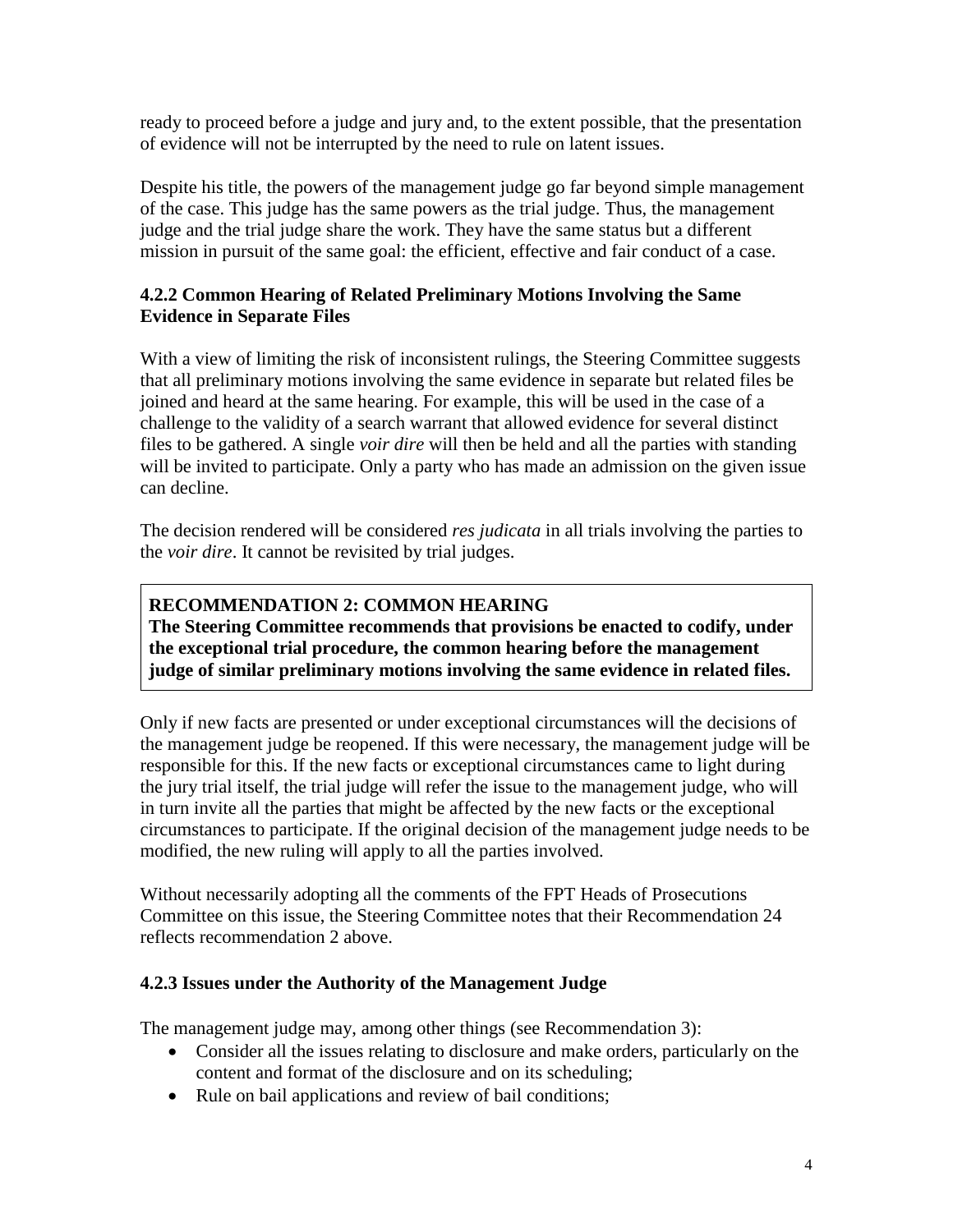- Rule on issues relating to funding for defence counsel, witnesses or jury members (see Recommendations 6 and 7);
- Permit, where necessary, access to proceeds of crime;
- Rule on applications for severance (see Recommendation 4);
- Rule on preliminary issues involving the presentation of evidence, including:
	- o Admissibility of evidence;
	- o *Charter* questions;
	- $\circ$  Requests of the *R. v. Corbett*<sup>2</sup> type (regarding the exclusion of past convictions from the evidence);
	- o Expert status;
- Fix deadlines and ask the parties to report on the progress of the file;
- Invite the parties to identify the questions at issue keeping in mind that the accused cannot be forced to make admissions (see Recommendation 5);
- Put admissions made by the parties in the file.

The parties must submit the questions of law at issue to the management judge and argue them before the management judge. Parties who fail to raise a question of law before the management judge and then wish to raise it before the trial judge(s) must justify their failure to raise it before the management judge.

**RECOMMENDATION 3: POWERS OF THE MANAGEMENT JUDGE The Steering Committee recommends that the powers of the management judge and the issues this judge has authority over be codified.**

**RECOMMENDATION 4: GRANT SEVERANCE OF ACCUSED OR COUNTS The Steering Committee recommends that, as regards the exceptional trial procedure, specific guidelines be codified to direct the decision whether to grant severance of accused or counts. However, the Steering Committee believes that it is not necessary to enact a strict limit on the number of accused or charges per trial.** 

Without necessarily adopting all the comments of the FPT Heads of Prosecutions Committee on this issue, the Steering Committee notes that their Recommendation 27 reflects in part Recommendation 4 above.

Without necessarily adopting all the comments of the FPT Heads of Prosecutions Committee on this issue, the Steering Committee notes that their Recommendation 11 reflects in part recommendation 5 below.

<span id="page-6-0"></span><sup>&</sup>lt;sup>2</sup> [1988] 1 S.C.R. 670.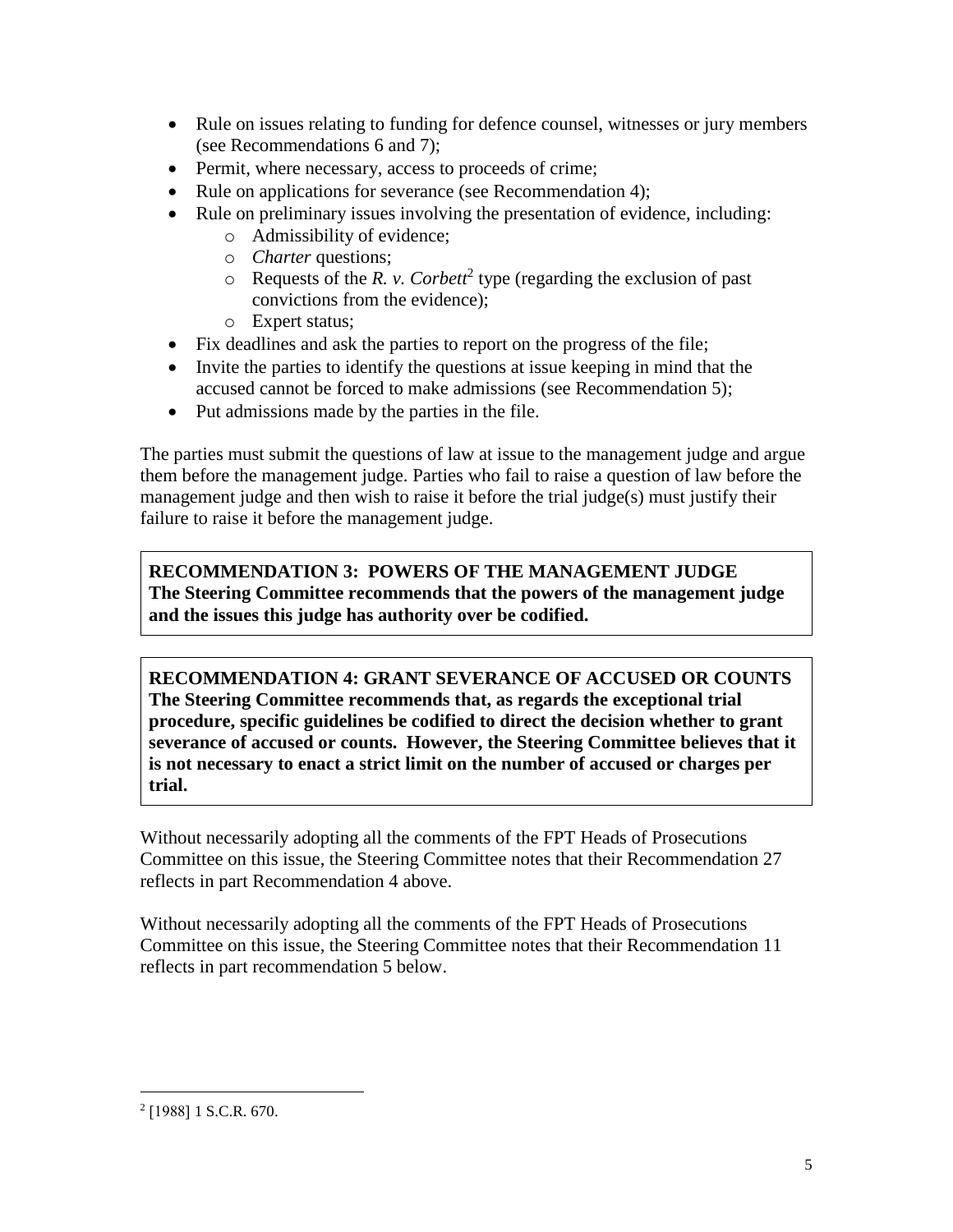#### **4.2.4 Report of the Management Judge to the Trial Judge**

When the case is in order and ready to go to trial before the jury, the management judge gives the trial judge(s) a report containing the following:

- Rulings on preliminary motions;
- Orders about the disclosure of evidence;
- Admissions made by the parties;
- Issues identified by the parties.

## **RECOMMENDATION 5: EXCEPTIONAL TRIAL PROCEDURE The Steering Committee recommends, as regards the exceptional trial procedure, the enactment of a provision similar to the new section 536.4 of the** *Criminal Code***.**

## <span id="page-7-0"></span>**4.2.5 Effect of the Exceptional Trial Procedure on Compensation Provided by the State**

The Steering Committee believes that the declaration of the chief judge that a case is a mega-trial should lead to the consideration of special compensation for jurors, witnesses and state-funded counsel. The Steering Committee refrains from commenting on the nature of this special compensation, which comes under the provinces' jurisdiction.

The Steering Committee notes that mega-trials, given their exceptional length, require an unprecedented amount of time and effort from participants in the judicial process. Members of the jury, for example, are required to abandon their regular occupations for very long periods of time. This can cause numerous significant problems: considerable loss of income, loss of job opportunities, negative impact on family responsibilities, lack of advancement in careers or education, etc. Defence counsel, for their part, may be forced to devote all their time and energy to a single case, to the detriment of their regular practice and their clients.

Witnesses may also suffer in particular ways because of their testimony in a mega-trial: repeated summons, exceptionally long examination and cross-examination (given the amount of evidence and the large number of counsel on the case), pressure from the intense media exposure, etc.

Thus, it is reasonable to conclude that the being assigned to this type of case may merit different compensation from being assigned to a shorter trial.

#### **RECOMMENDATION 6: EXCEPTIONAL TRIAL PROCEDURE The Steering Committee recognizes that jurors and witnesses in mega-trials have exceptional obligations and specific needs. The Steering Committee recommends that they receive enhanced compensation to reflect this reality.**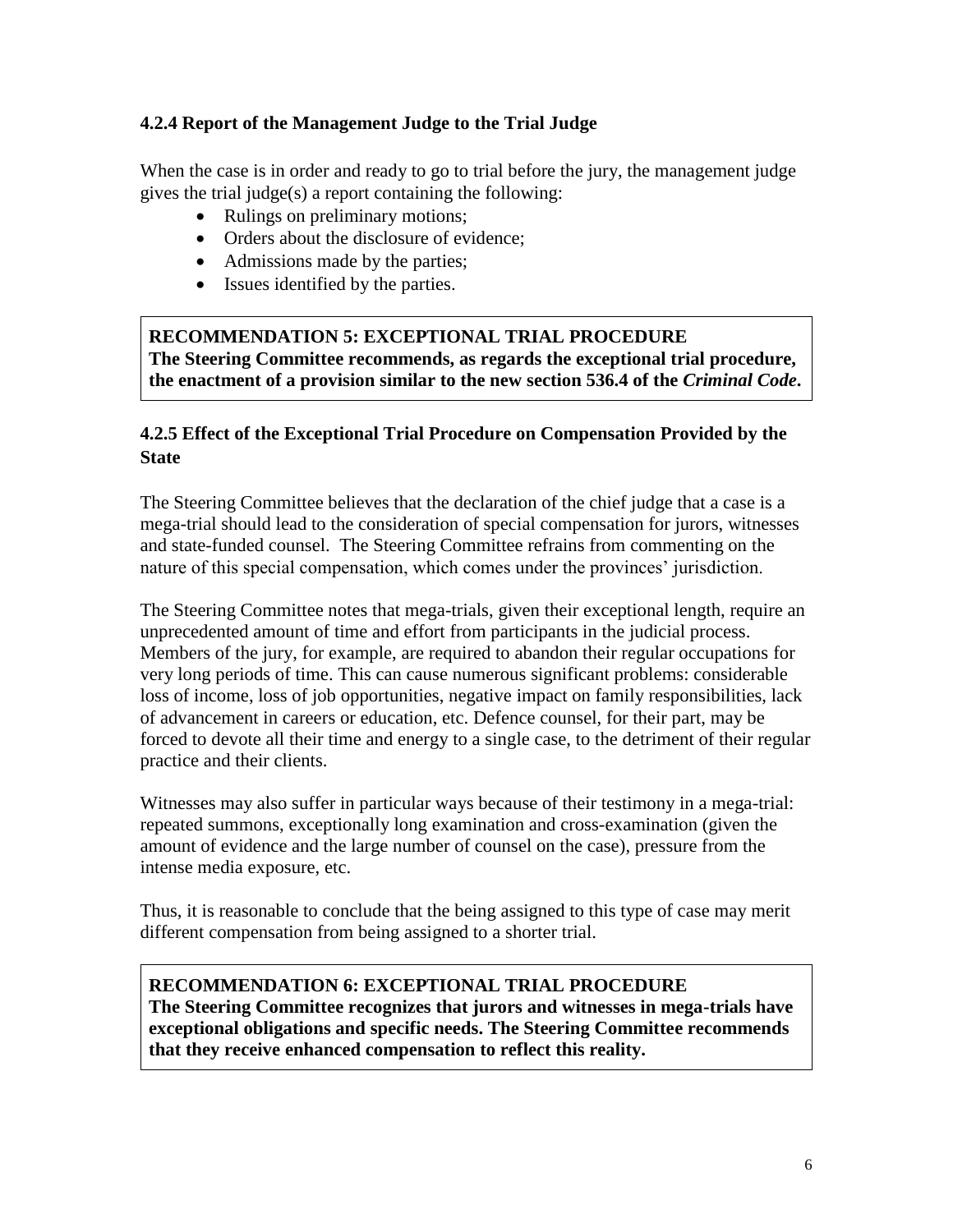Without necessarily sharing all the views of the Barreau du Québec on this issue, the Steering Committee notes that, in its Final Report, the Barreau indicates "(TRANSLATION) it is certainly necessary to review the pay and allowances given to those who contribute to the administration of justice as jurors or as witnesses."<sup>3</sup>

The Steering Committee has not examined allowances offered in each province and recognizes that compensation, which comes under the provinces' jurisdiction, may vary from one jurisdiction to the other.

**RECOMMENDATION 7: STATE-FUNDED DEFENCE COUNSEL The Steering Committee notes that state-funded defense counsels have to deal with an exceptional workload and unprecedented mobilization of their time and efforts. The Steering Committee recommends that their compensation be adapted to this situation.**

#### **4.2.6 Role of the Management Judge during the Hearing of Evidence before a Jury**

The role of the management judge should continue during the presentation of evidence before the judge and jury. The management judge will act as facilitator for any negotiations between the prosecution and the defence, as the trial judge must refrain from participating in any such discussions. In certain circumstances, the management judge may hear guilty pleas and pass sentences. This would apply when the trial judge continues to hear evidence concerning co-accused, for example.

In addition, motions on matters filed during the trial can be referred to the management judge when they deal with matters completely separate from the evidence, or where a ruling from the management judge may need to be reopened in light of new facts or exceptional circumstances.

<span id="page-8-0"></span>Last, under certain circumstances, the management judge could be called upon to replace the trial judge under subsection 669.2 (1) of the *Criminal Code* if the trial judge is unable to continue. The management judge's thorough knowledge of the file would enable him or her to quickly take over the proceedings, thus avoiding some of the problems faced by a new judge in a similar situation, given the size of the case.<sup>4</sup>

 $\overline{a}$ <sup>3</sup> Final Report of the Ad Hoc Committee on Mega-trials of the Criminal Law Committee, February 2004, pp.  $4 - 5$ .

<sup>4</sup> See *R v Beauchamp et al*, [2002] R.J.Q. 2071.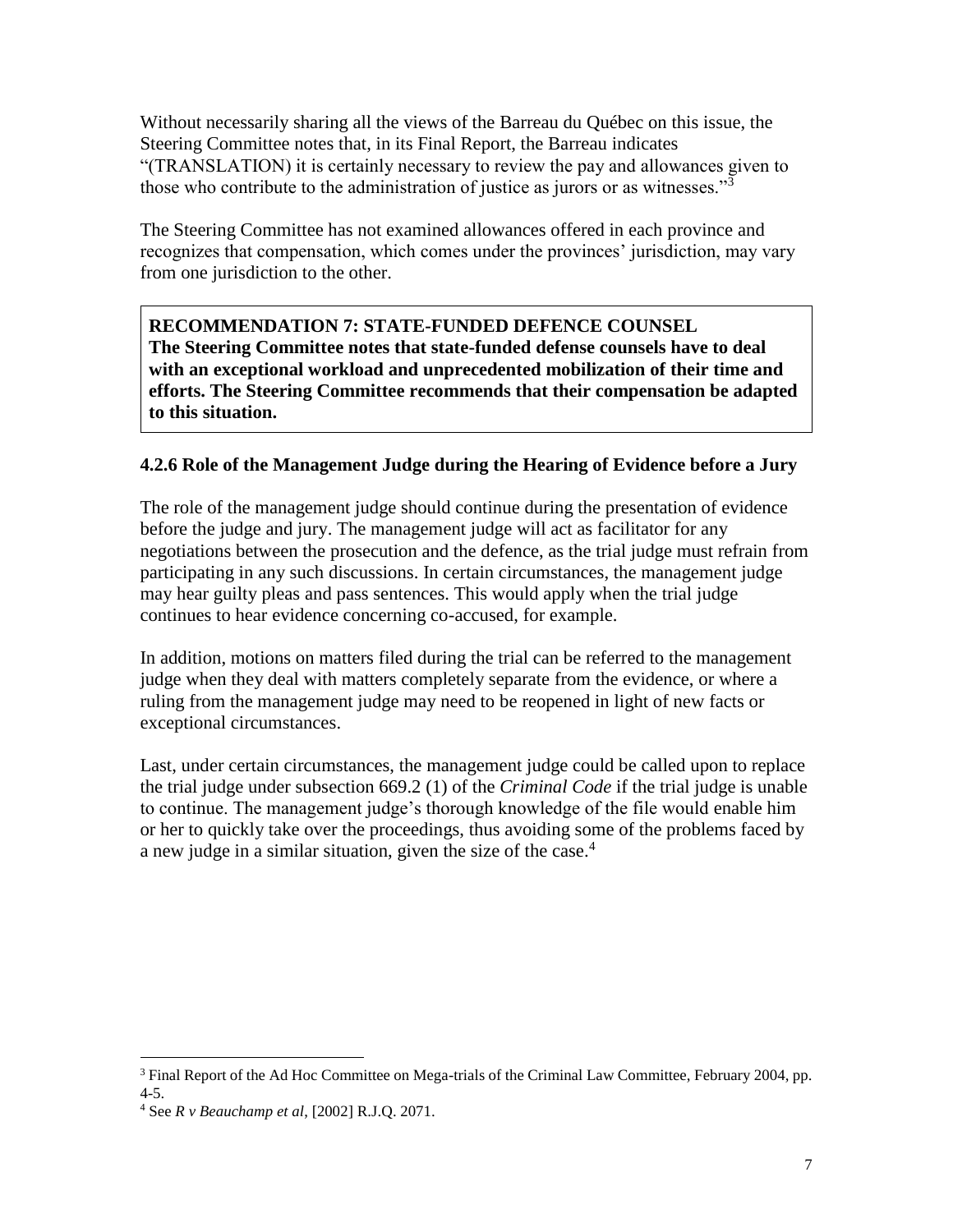## **5. OTHER COMMENTS ON THE CONDUCT OF MEGA-TRIALS**

## <span id="page-9-0"></span>**5.1 Involving the Prosecutor at the Investigation Stage**

Like the FPT Heads of Prosecutions Committee<sup>5</sup> and the Barreau du Québec,<sup>6</sup> the Steering Committee believes that, in the current situation, the prosecutor should play a significant role as advisor to investigators in large cases likely to become mega-trials.

There are many advantages to this contribution, including:

- Prosecutors may provide advice on the admissibility of evidence and legality of investigative measures;
- The prosecution would keep up to date on the file and be very familiar with it right from the beginning of legal proceedings;
- The prosecution could ensure that the evidence is ready to be disclosed in a comprehensible and relatively complete manner when charges are laid.

However, the Steering Committee is mindful of the need to preserve the fundamental and essential distinction between the role of the police officers and that of the prosecutors who advise them at the investigation stage. Certain considerations should be kept in mind:

- Certain jurisdictions are less familiar than Quebec or British Columbia are with the concept of involving the prosecutor at the investigation stage; the Supreme Court decision in  $R \, v \, Regan^7$  describes different approaches;
- Prosecutors must make sure they preserve their professional independence, which may be compromised by too close ties with the police.

#### <span id="page-9-1"></span>**5.2 Number of Accused and Charges**

Like the Barreau du Québec,<sup>8</sup> the Steering Committee believes that it is not necessary to enact a strict limit on the number of accused or charges per trial.<sup>9</sup> It notes that the impact of a large number of accused or charges varies depending on the scope and complexity of the evidence involved. Each case is unique and should be assessed by the management judge.

#### <span id="page-9-2"></span>**5.3 Alternate Jurors and Minimal Number of Jurors**

The Steering Committee realizes that, because of the length of mega-trials, there is a higher risk that the number of jurors will drop below the limit of 10 allowed by the *Criminal Code*. 10 The Steering Committee notes that the FPT Heads of Prosecutions

 $\overline{a}$ <sup>5</sup> See in particular Recommendation 1 of the FPT Heads of Prosecutions Committee.

<sup>6</sup>*R. v. Corbett*, 1 S.C.R. 670, p. 10.

<sup>7</sup> [2002] 1 S.C.R. 297.

<sup>8</sup>*R. v. Corbett*, 1 S.C.R. 670, pp. 7-8.

<sup>&</sup>lt;sup>9</sup> As stated in Recommendation 4 of this Report.

<sup>10</sup> Subsection 644 (2) of the *Criminal Code*.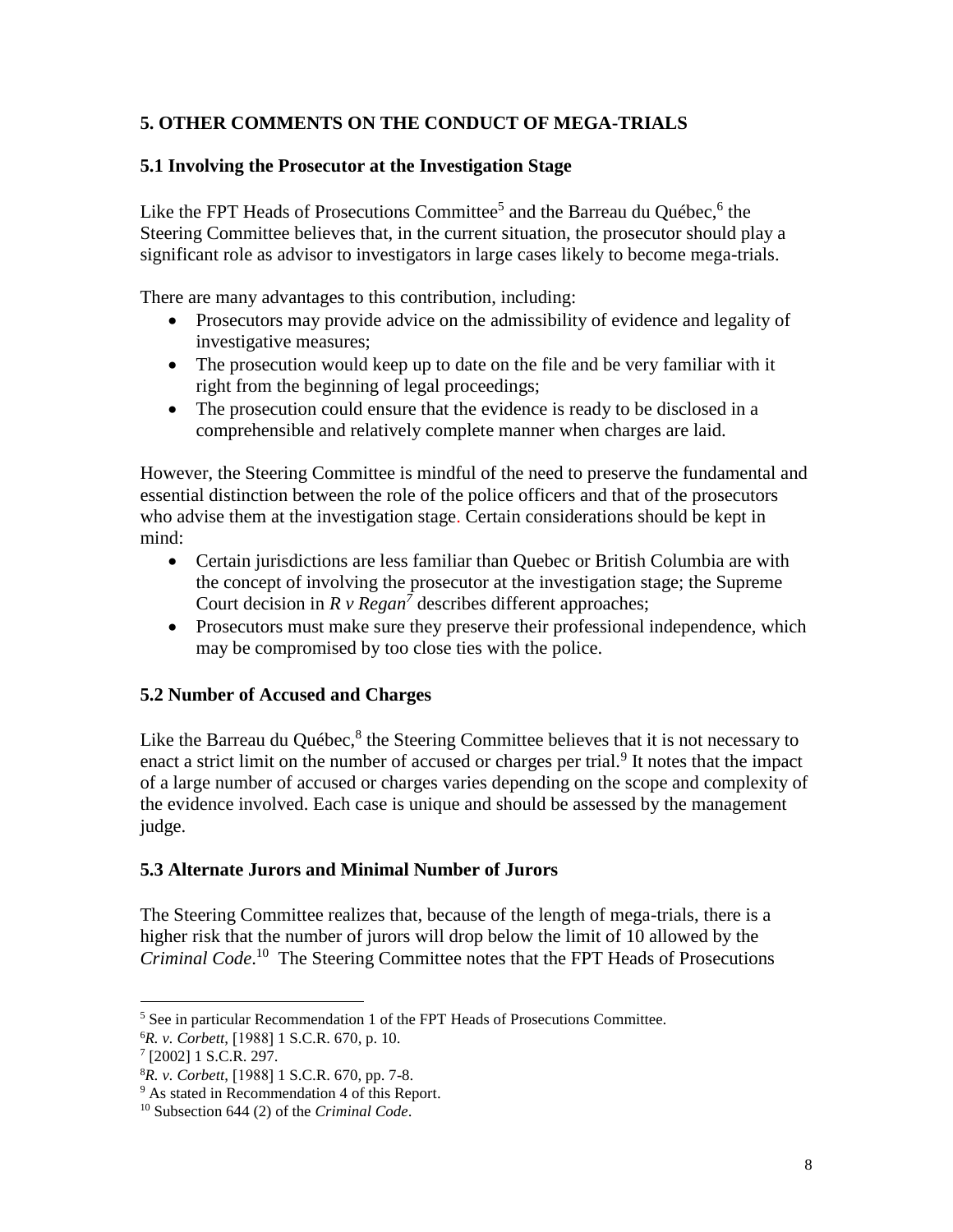Committee recommend that a panel of 16 jurors be sworn in at the beginning of the trial and that provisions should be enacted to reduce to 8 the minimum number of jurors that are required to render a valid unanimous verdict.<sup>11</sup> The Barreau du Québec proposes legislation to allow for 14 jurors to be selected while maintaining the minimum of 10 jurors. In this situation, all the jurors would attend the presentation of evidence and, in the event that 13 or 14 jurors were still sitting at the end of the trial, lots would be drawn to select the 12 individuals who would render the verdict.<sup>12</sup>

The Steering Committee believes that the removal of certain jurors just before deliberations poses significant problems. Consider the situation where a panel of 14 jurors is sworn in at the beginning of the trial and these 14 jurors are still sitting at the end of the instructions of the judge to the jury. Two persons would then have to be removed so that a panel of 12 jurors would deliberate. The Steering Committee seriously considered the situation of these two jurors. Would they be released from duty and if so how would they be kept from commenting on the jury and its deliberations? Furthermore, how would we ensure the safety of the released jurors with respect to, for example, members of organized crime who would want to extract information from them such as the composition of the jury or the dynamics of the group? The Steering Committee refuses to suggest that the released jurors be sequestered separately. Thus, it considered a solution other than having alternate jurors: reducing the minimum number of jurors to 9 or 8 to render a valid unanimous verdict.

As mentioned above, this suggestion was proposed by the FPT Heads of Prosecutions Committee. That proposal also meets some of the objectives sought by the Barreau du Québec in that it provides the "flexibility" of four jurors, two more than the current limit. The Steering Committee also notes that in *R v Genest*,<sup>*13*</sup> the Ouebec Court of Appeal confirmed that the *Charter* does not guarantee the right to be judged by a jury of 12 persons.

The proposal to reduce the number of jurors to 8 or 9 to obtain a valid unanimous verdict was a matter of significant concern for some members of the Steering Committee. The Committee believes that there should be a specific in-depth examination of that suggestion in particular as regards potential constitutional implications.

#### **RECOMMENDATION 8: ALTERNATE JURORS**

**The Steering Committee recommends that alternate jurors not be appointed for the duration of the trial and recommends that there be a specific and in-depth examination of the issue of reducing the minimum number of jurors to 8 or 9 to obtain a valid unanimous verdict, in particular, as regards potential constitutional implications.**

<span id="page-10-0"></span><sup>&</sup>lt;sup>11</sup> Recommendations 30 and 31.

<sup>&</sup>lt;sup>12</sup>*R. v. Corbett*, [1988] 1 S.C.R. 670, p. 6.

<sup>13</sup> 61 C.C.C. (3d) 251.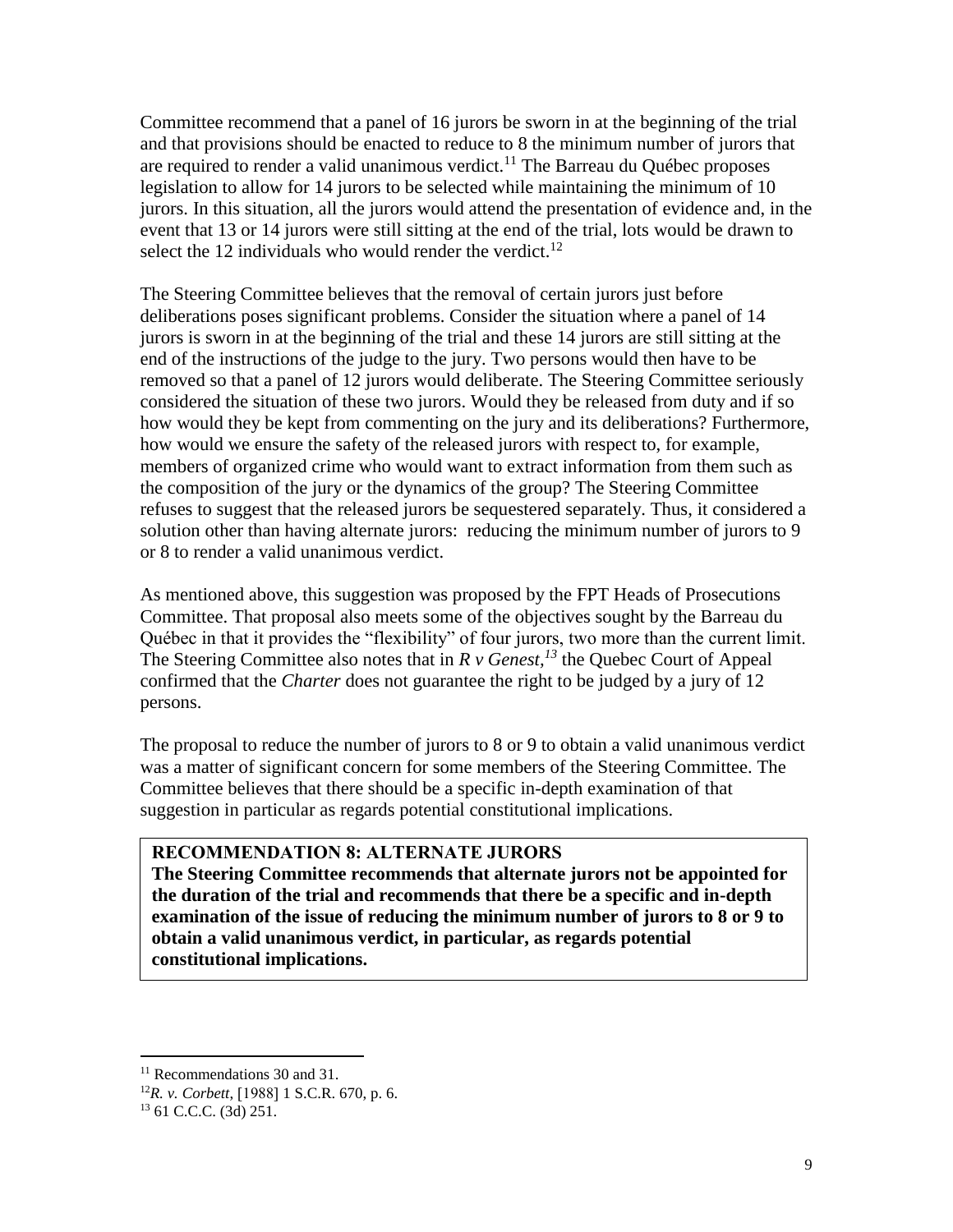#### **5.4 Alternate Judge**

The Steering Committee notes that the Barreau du Québec<sup>14</sup> and the FPT Heads of Prosecutions<sup>15</sup> recommend the appointment of an alternate judge who would keep himself - or herself informed of the evidence and the course of the proceedings. This would enable the alternate judge to step in under subsection 669.2(4) CC., if the trial judge was incapable of continuing. This recommendation is not retained, in particular because the Steering Committee is proposing the creation of the management judge role.

## <span id="page-11-0"></span>**5.5 Bail Issues**

The Steering Committee is of the opinion that consideration of this recommendation goes beyond its mandate and that it would be more appropriate as part of a specific review of bail issues.

## <span id="page-11-1"></span>**5.6 Disclosure**

The Steering Committee notes that, although not unique to mega-trials, difficulties associated with the complete and quick disclosure of evidence are particularly experienced after long investigations. The Canadian experience has highlighted the challenges involved in, among other things, (a) the management and classification of the evidence obtained, (b) the choice and use of electronic tools to facilitate the organization, disclosure and review of the evidence obtained, and (c) the need to adapt courtrooms to permit the use of these electronic tools by the parties.

The Steering Committee notes that electronic disclosure can prove beneficial, although some members wonder about the costs associated with this undertaking. The Steering Committee insists however that, when electronic disclosure is used, the use of a standardized, high-performance and user-friendly search engine is essential. Evidence disclosed electronically, as well as the search engine, must be linked to the trial brief.

The Steering Committee notes that the federal Minister of Justice has announced his intention to introduce legislation on disclosure.

#### **RECOMMENDATION 9: ELECTRONIC DISCLOSURE The Steering Committee recommends the use of electronic disclosure, if the circumstances allow it and if a standardized, high-performance and user-friendly search engine is available; evidence disclosed electronically, as well as the search engine, must be linked to the trial brief.**

<sup>&</sup>lt;sup>14</sup>R. v. Corbett, [1988] 1 S.C.R. 670, p. 12.

<sup>&</sup>lt;sup>15</sup> Recommendation no 26.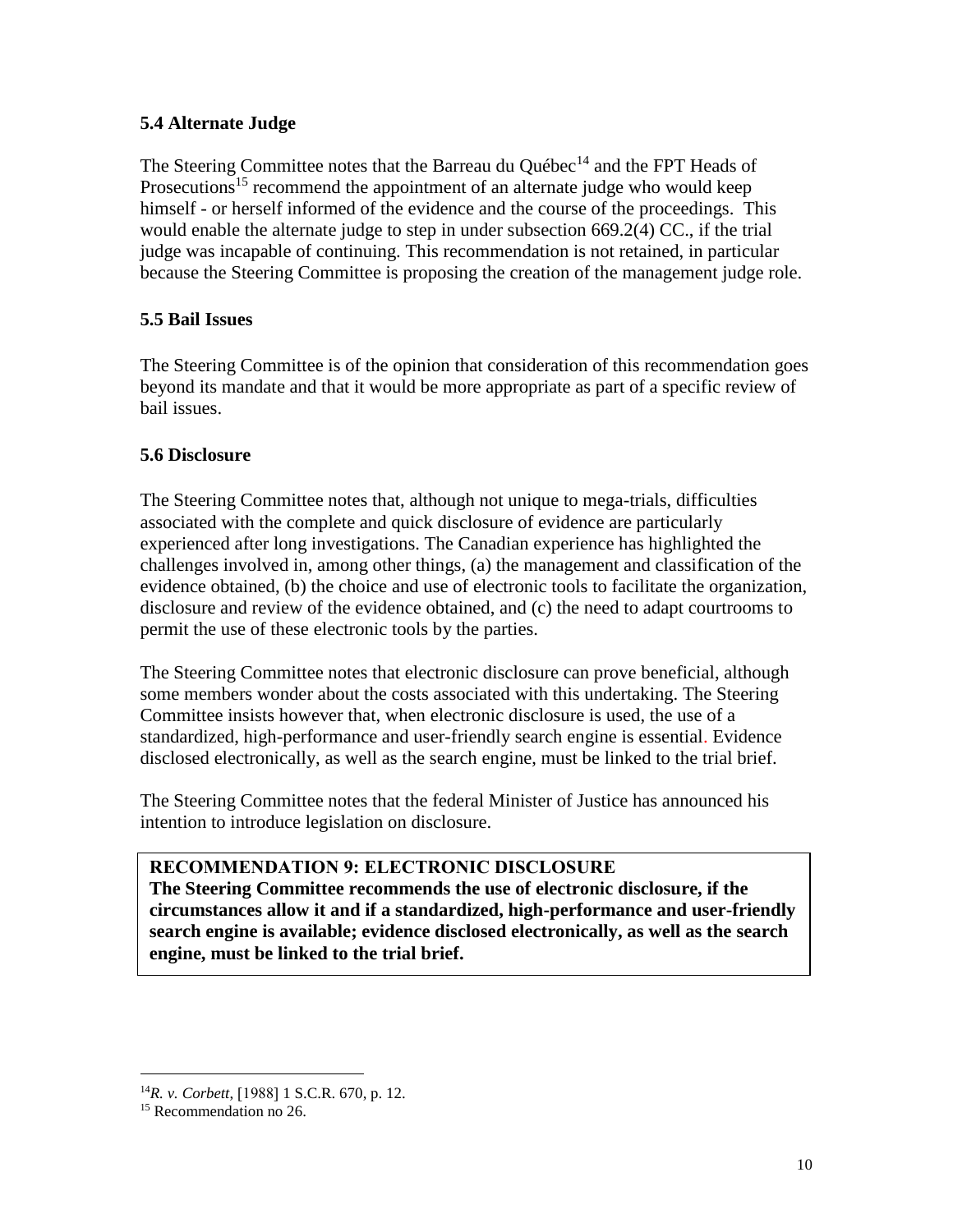Without necessarily adopting all the comments of the FPT Heads of Prosecutions Committee on this issue, the Steering Committee notes that their Recommendation 16 reflects in part recommendation 9 above.

#### <span id="page-12-0"></span>**5.7 Involvement of Law Societies**

The Steering Committee believes that it would be a good idea to conduct a more detailed examination of the limits that could be imposed on lawyers when they address the media with regard to cases pending before the courts. The Steering Committee is pleased to note that the Barreau du Québec made similar statements in its Final Report.<sup>16</sup>

The Steering Committee believes that the bar associations may have a role to play in improving the management of mega-trials. For example, the Steering Committee welcomes the Barreau du Québec's suggestion of using its professional training school to better equip future lawyers to face that type of case.<sup>17</sup>

With respect to incidents of derogatory conduct by lawyers in a mega-trial, the Law Societies must be aware that the parties involved are not necessarily in a position to immediately file a complaint, for fear that it would jeopardize the proceedings. Furthermore, the trial judge will often hesitate to intervene fearing that his or her impartiality would be questioned. When a complaint is filed, however, the Law Society must deal with it quickly.

#### **RECOMMENDATION 10: INVOLVEMENT OF LAW SOCIETIES Given the unique nature of mega-trials and the complex and difficult issues that may arise in their management for the lawyers involved, the Steering Committee recommends that the law societies consider their role in assisting with guidance, training and rules of professional conduct that may have particular relevance to these types of cases.**

Without necessarily adopting all the comments of the FPT Heads of Prosecutions Committee on this issue, the Steering Committee notes that their Recommendation 10 reflects in part recommendation 10 above.

## **6. OTHER RECOMMENDATIONS OF THE STEERING COMMITTEE**

Some other suggestions of the FPT Heads of Prosecutions Committee have served as basis for the following Steering Committee recommendations.

**RECOMMENDATION 11: SPECIALIZED TRAINING ON MANAGEMENT The Steering Committee recommends that judges assigned to mega-trials receive specialized training focused on management.** 

<sup>&</sup>lt;sup>16</sup>R. *v. Corbett*, [1988] 1 S.C.R. 670, pp. 20 et seq.

<sup>17</sup> Final Report, *supra,* note 3, p. 20.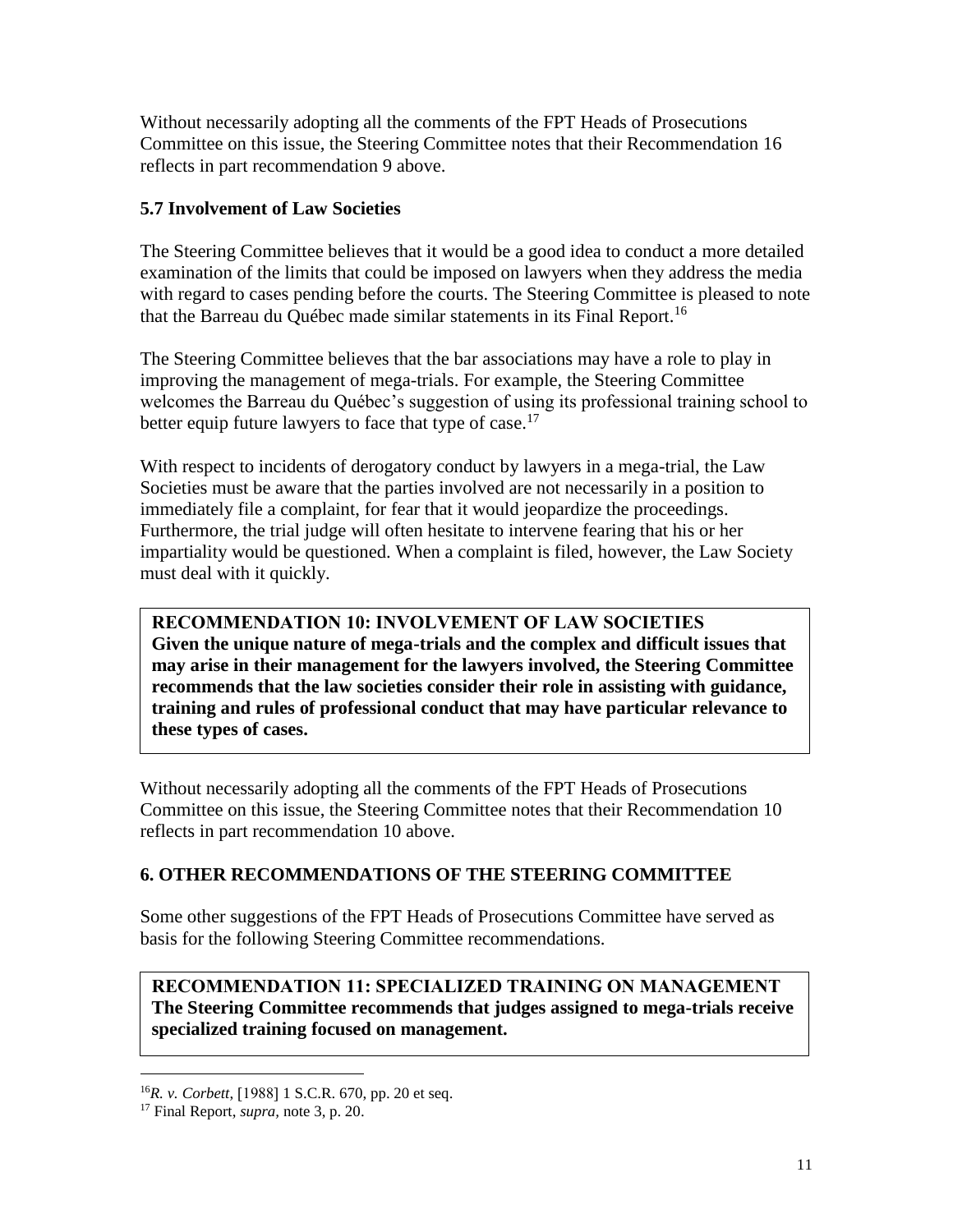**RECOMMENDATION 12: SECTION 601 OF THE** *CRIMINAL CODE* **The Steering Committee recommends that the Court be able to amend a defective direct indictment, pursuant to section 601 of the** *Criminal Code***. In these circumstances, the Crown should not be required to obtain and file a new direct indictment.** 

## **RECOMMENDATION 13: PROVISIONS BE ENACTED**

**Justice.**

**The Steering Committee recommends that provisions be enacted to codify the substantive or procedural rules governing preliminary motions. It also recommends that the** *Criminal Code* **describe in more detail the process for filing these motions.** 

#### **RECOMMENDATION 14: SUBSECTION 669.2(4) OF THE CRIMINAL CODE**

**Subsection 669.2(4) of the** *Criminal Code* **should be amended to provide for specific criteria or conditions governing the decision to continue a trial under a new trial judge, and favouring such continuation in complex and lengthy proceedings, except in unusual circumstances. Such conditions could include, for example, the need for submissions by counsel and consultation with the Chief**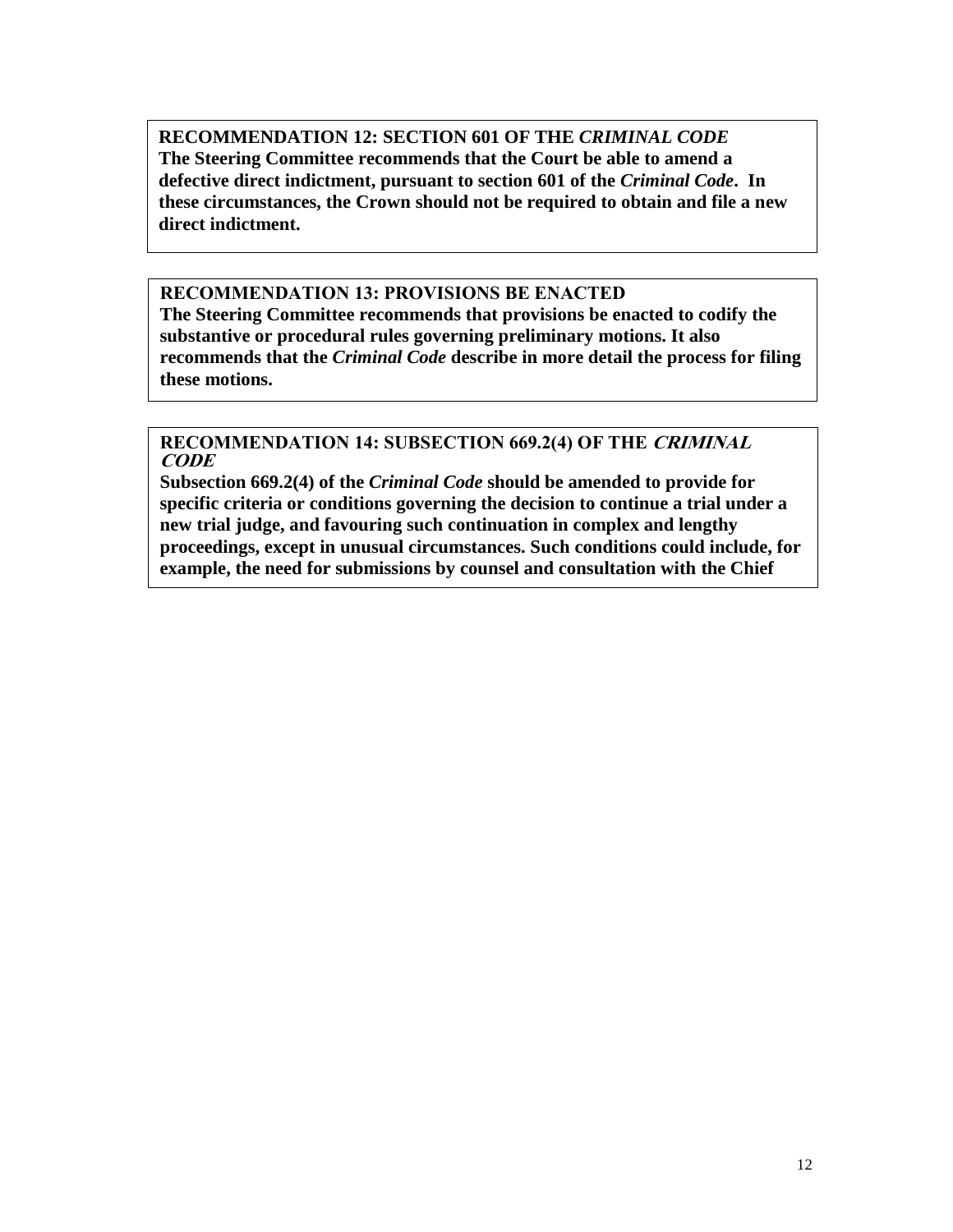#### **APPENDIX - SUMMARY OF RESOLUTIONS**

1. The Steering Committee recommends that specific, non-exhaustive guidelines for the chief judge, or any other judge he or she designates, to use in determining whether a file should be considered a "mega-trial" be codified.

These provisions should provide that the chief judge, or any other judge he or she designates, may, of his own motion or at the request of the prosecution or the accused, summon the parties to a hearing on the application of the exceptional procedure for mega-trials. After hearing the arguments and, if necessary, the evidence presented by the parties, the chief judge will determine whether the hearing of this case is likely to be exceptionally long based on the following factors:

- Number of accused;
- Number of counts:
- Complexity and amount of evidence;
- Investigative methods used.

In making the determination, the chief judge may also assess, in conjunction with the factors listed above, the availability of resources in the justice system.

- 2. The Steering Committee recommends that provisions be enacted to codify, under the exceptional trial procedure, the common hearing before the management judge of similar preliminary motions involving the same evidence in related files.
- 3. The Steering Committee recommends that the powers of the management judge and the issues this judge has authority over be codified.
- 4. The Steering Committee recommends that, as regards the exceptional trial procedure, specific guidelines be codified to direct the decision whether to grant severance of accused or counts. However, the Steering Committee believes that it is not necessary to enact a strict limit on the number of accused or charges per trial.
- 5. The Steering Committee recommends, as regards the exceptional trial procedure, the enactment of a provision similar to the new section 536.4 of the *Criminal Code.*
- 6. The Steering Committee recognizes that jurors and witnesses in mega-trials have exceptional obligations and specific needs. The Steering Committee recommends that they receive enhanced compensation to reflect this reality.
- 7. The Steering Committee notes that state-funded defense counsels have to deal with an exceptional workload and unprecedented mobilization of their time and efforts. The Steering Committee recommends that their compensation be adapted